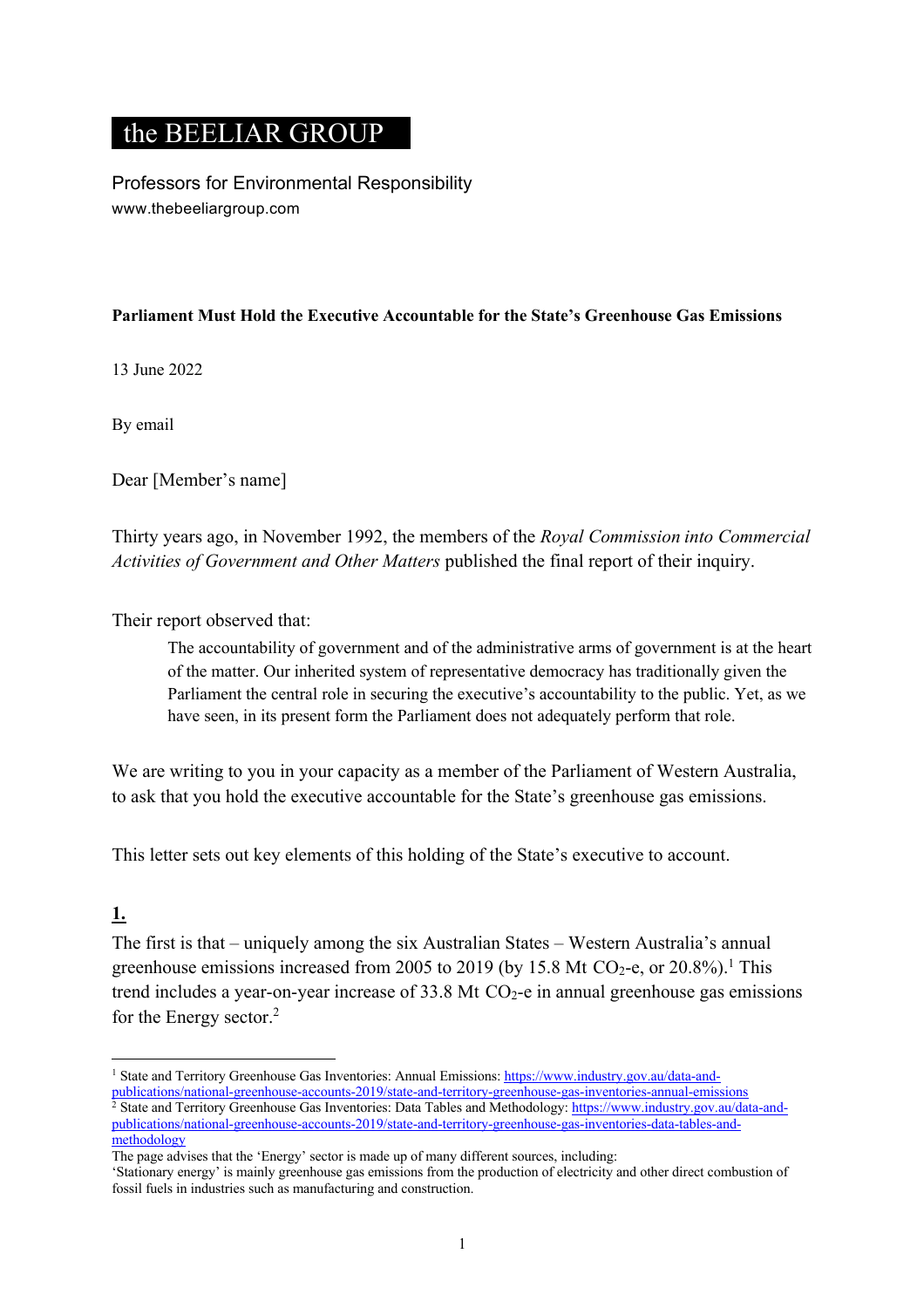# **2.**

The second is that most of the State's emissions come from industrial, mining and electricity generation facilities, and the emissions from just 25 facilities account for about half of the State's emissions (Table 1).

Notably, using Safeguard facility reported emissions data<sup>3</sup> and designated generation facility  $data<sup>4</sup>$  for the 2020-2021 reporting year:

- 1. five<sup>5</sup> LNG production facilities accounted for 19.7 Mt CO<sub>2</sub>-e;
- 2. four **alumina refineries** accounted for  $7.9$  Mt  $CO<sub>2</sub>$ -e;
- 3. four **coal-fired electricity generation facilities** accounted for 6.7 Mt CO<sub>2</sub>-e;
- 4. 61 **mining** and **industrial facilities**<sup>6</sup> accounted for 18.2 Mt CO<sub>2</sub>-e; and
- 5. 38 gas-fired electricity generation facilities emitted 7.1 Mt CO<sub>2</sub>-e (total emissions, Scope 1 and Scope 2).

The emissions from these facilities reflect the direct combustion of fossil fuels, either for electricity generation purposes, or for stationary energy purposes in the energy, mining and manufacturing industries (Table 2). Fugitive emissions from fossil fuel extraction also contribute to the State's emissions and have increased 246% since 2005. 7

### **3.**

The third is that the State must align with *Glasgow Climate Pact*<sup>8</sup> objective of reducing global carbon dioxide emissions by 45% by 2030 (relative to the 2010 level). All nations – including Australia – at COP26 in Glasgow in December 2021 agreed to the Pact, to turn the 2020s into a decade of climate action.<sup>9</sup>

Thirty years ago, in May 1992, the international community adopted the *United Nations* 

<sup>&#</sup>x27;Transport' comprises greenhouse gas emissions from air, road, rail and shipping transportation.

<sup>&#</sup>x27;Fugitive emissions' comprises the greenhouse gas emissions from the extraction and distribution of coal, oil and natural gas. <sup>3</sup> Safeguard Facility Reported Emissions 2020-21:

http://www.cleanenergyregulator.gov.au/NGER/National%20greenhouse%20and%20energy%20reporting%20data/safeguar d-facility-reported-emissions/safeguard-facility-reported-emissions-2020-21

<sup>4</sup> Electricity Sector Emissions And Generation Data 2020-21:

http://www.cleanenergyregulator.gov.au/NGER/National%20greenhouse%20and%20energy%20reporting%20data/electricit y-sector-emissions-and-generation-data/electricity-sector-emissions-and-generation-data-2020-21

 $5$  The Prelude Floating Liquefied Natural Gas (FLNG) facility is located in Commonwealth waters, and greenhouse gas emissions from the facility are regulated under Commonwealth legislation. Greenhouse gas emissions from the Prelude FLNG facility are attributed to Western Australia under the National Greenhouse and Energy Reporting (NGER) scheme and under the National Greenhouse Accounts. If the Prelude FLNG facility is excluded, the other four LNG production facilities accounted for  $18.2$  Mt CO<sub>2</sub>-e of emissions.

<sup>&</sup>lt;sup>6</sup> The group comprises 3 facilities with greater than 1.0 Mt CO<sub>2</sub>-e Scope 1 emissions and 58 facilities with between 0.7 to 0.1 Mt  $CO<sub>2</sub>$ -e Scope 1 emissions.

<sup>&</sup>lt;sup>7</sup> State and Territory Greenhouse Gas Inventories: time series data table (WA data): https://www.industry.gov.au/data-andpublications/national-greenhouse-accounts-2019/state-and-territory-greenhouse-gas-inventories-data-tables-andmethodology

<sup>&</sup>lt;sup>8</sup> Available at: https://unfccc.int/sites/default/files/resource/cop26\_auv\_2f\_cover\_decision.pdf

<sup>9</sup> https://unfccc.int/process-and-meetings/the-paris-agreement/the-glasgow-climate-pact-key-outcomes-from-cop26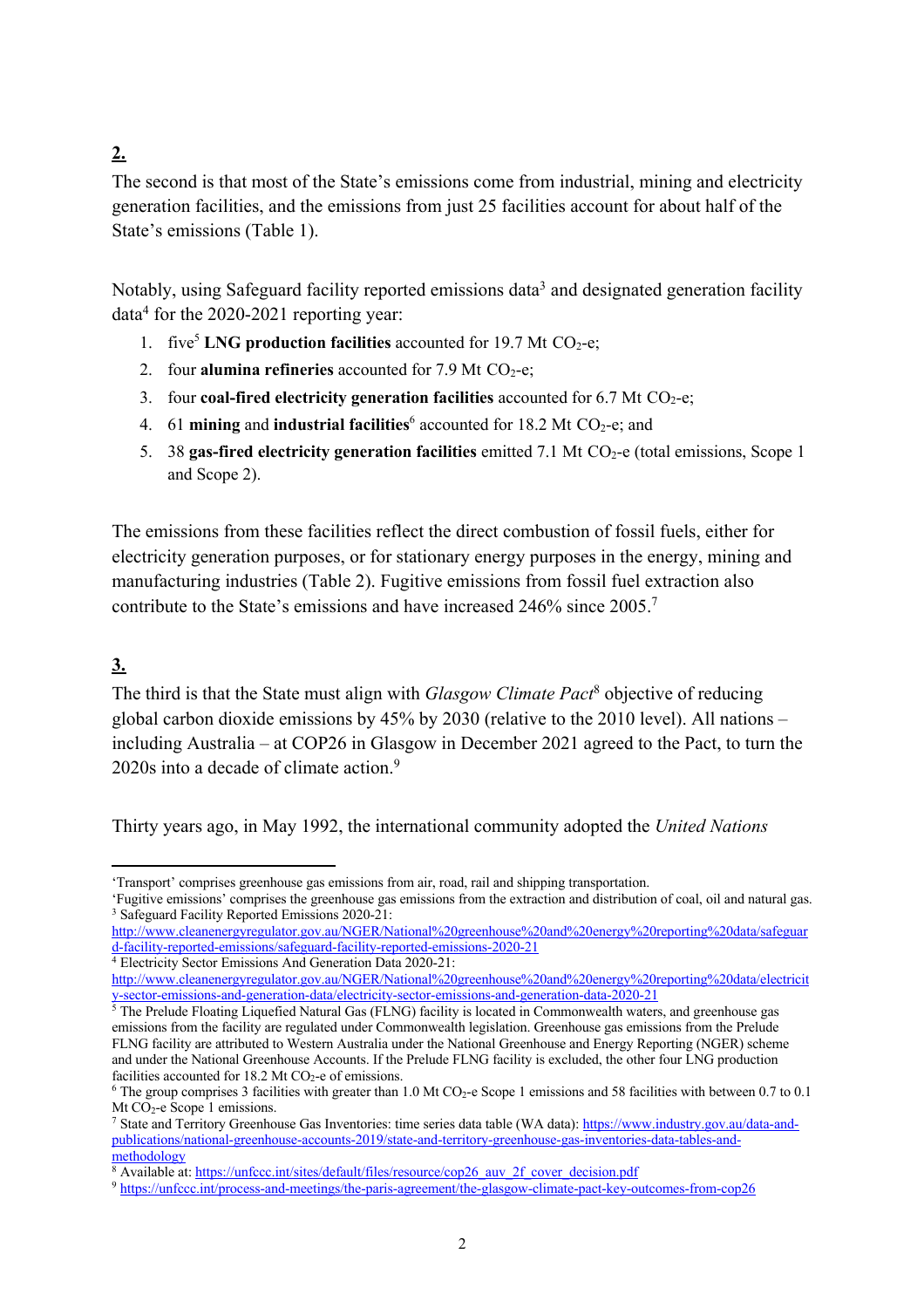*Framework Convention on Climate Change* (UNFCCC). In doing so, the international community recognised climate change and its effects as a 'common concern of humankind'.

The *Paris Agreement* to the UNFCCC decided by 196 nations on 12<sup>th</sup> December 2015 reflects the judgement of the international community that the risks associated with a temperature change of 2°C are unacceptably high, and that the long-term temperature goal of holding warming well below  $2^{\circ}C$  – and pursuing efforts to limit warming to no more than 1.5°C – is necessary and achievable. The *Paris Agreement* requires nations to ratchet up their commitments to achieve these outcomes.

The *Glasgow Climate Pact* recognised that 'limiting global warming to 1.5°C requires rapid, deep and sustained reductions in global greenhouse gas emissions, including reducing global carbon dioxide emissions by 45 per cent by 2030 relative to the 2010 level and to net zero around mid-century, as well as deep reductions in other greenhouse gases'.

A 1.5°C pathway to net zero around mid-century for Western Australia must have a shortterm target consistent with Australia's contribution to meeting the goals of the *Paris Agreement* and, in particular, be consistent with the global achievement of a 45% reduction in greenhouse gas emissions by 2030. As a developed country it is well understood that Australia will need to make emission reductions deeper than those indicated by this global emission reduction goal.

For Australia as a whole, the available scientific evidence based on the IPCC's recent 1.5°C pathway analysis indicates that 1.5°C compatible domestic emission reductions including land use change and forestry (LULUCF) need to be greater than 57% by 2030 from 2005 levels.10 Excluding land use change and forestry (LULUCF), the emission reductions needs to be at least 47% by 2030.

As part of the Australian federation we have, to date, relied on the emissions reduction work of the other States – New South Wales, Queensland, South Australia, Tasmania and Victoria. As the nation re-focuses efforts for strong climate action this decade, this State must account for its historical and future emissions, and act to reduce emissions in accord with a 1.5°C pathway to net zero around mid-century.

A 1.5°C pathway requires a whole-of-economy commitment to achieve a just and equitable transition in the State, driven by substantial emissions reductions at source across all sectors. The benefit of such action is to position the State to take full advantage of the new economic opportunities of the global net-zero transition and to build, as the *Western Australian Climate* 

<sup>10</sup> Climate Analytics, *Australian election 2022 political party and independent climate goals: analysis* (6 May 2022): https://climateanalytics.org/publications/2022/australian-election-2022-political-party-and-independent-climate-goalsanalysis/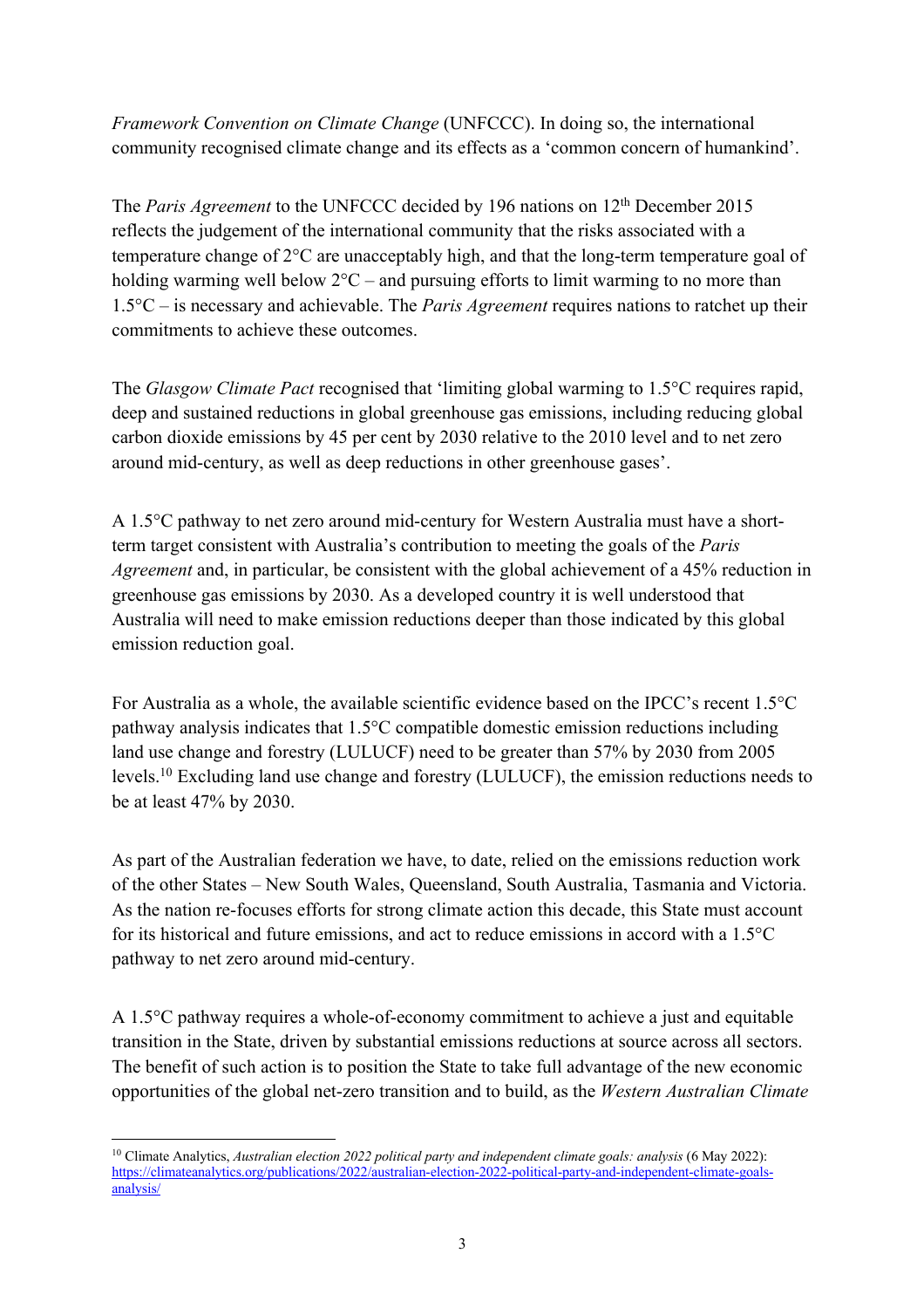*Policy* states, a 'climate-resilient community and a prosperous low-carbon future'.

Aligning with a 1.5°C pathway will also ensure that Western Australia does not 'risk losing global investment opportunities, as financiers and industry look elsewhere for greater certainty, action and risk mitigation'.11

# **4.**

The fourth is that the State can align with *Glasgow Climate Pact* objective of reducing global carbon dioxide emissions by 45% by 2030 (relative to the 2010 level) through substantial decarbonisation of industrial, mining and electricity generation facilities at source this decade.

A basic principle for decarbonising facilities that rely on direct combustion of natural gas and coal for stationary energy purposes is, as stated last week in a joint statement of 24 governments (including Australia) at the Global Conference on Energy Efficiency in Denmark: 'The cleanest energy is the energy we don't use'.<sup>12</sup>

For example, substantial emissions reductions would be achieved through the electrification of LNG production at current and proposed LNG facilities and the use of renewable energy sources and battery storage to meet electricity requirements.<sup>13</sup> A June 2021 report from the Australian Industry Energy Transitions Initiative noted that:

The processes associated with production and export of LNG are highly energyintensive, with LNG plants alone responsible for approximately one-quarter of Australian gas consumption for both thermal and electrical energy generation.<sup>14</sup>

Within this element of holding to account, we also note that directors of companies operating in Western Australia must consider their duties as regards climate risk and their social licence to operate in this State. By way of example, South32 Worsley Alumina Pty Ltd has submitted a mine expansion proposal to the EPA, currently in the assessment phase,<sup>15</sup> which proposes the clearing of c. 4400 ha of native vegetation,<sup>16</sup> but no change in greenhouse gas emissions

<sup>15</sup> https://www.epa.wa.gov.au/proposals/worsley-mine-expansion-%E2%80%93-revised-proposal

<sup>11</sup> *Foundations for a Stronger Tomorrow: State Infrastructure Strategy - Draft for public comment*: https://www.infrastructure.wa.gov.au/state-infrastructure-strategy

 $\frac{12}{12}$  https://en.kefm.dk/Media/637904431073034736/joint%20statement.pdf

<sup>13</sup> See, for example, the five key industrial supply chains discussed in the *Australian Industry Energy Transitions Initiative Phase 1 Technical Report* by ClimateWorks Australia (June 2021) (available at https://energytransitionsinitiative.org/ and https://www.climateworkscentre.org/resource/australian-industry-energy-transitions-initiative-phase-1-report/); https://www.nera.org.au/NERA-projects/Solar-LNG-Study; https://www.nstauthority.co.uk/the-move-to-net-zero/platformelectrification/

<sup>14</sup> *Australian Industry Energy Transitions Initiative Phase 1 Technical Report* by ClimateWorks Australia (June 2021) (available at https://energytransitionsinitiative.org/ and https://www.climateworkscentre.org/resource/australian-industryenergy-transitions-initiative-phase-1-report/

<sup>&</sup>lt;sup>16</sup> See the section 43A Notice issued 13 March 2022, available at: https://www.epa.wa.gov.au/proposals/worsley-mineexpansion-%E2%80%93-revised-proposal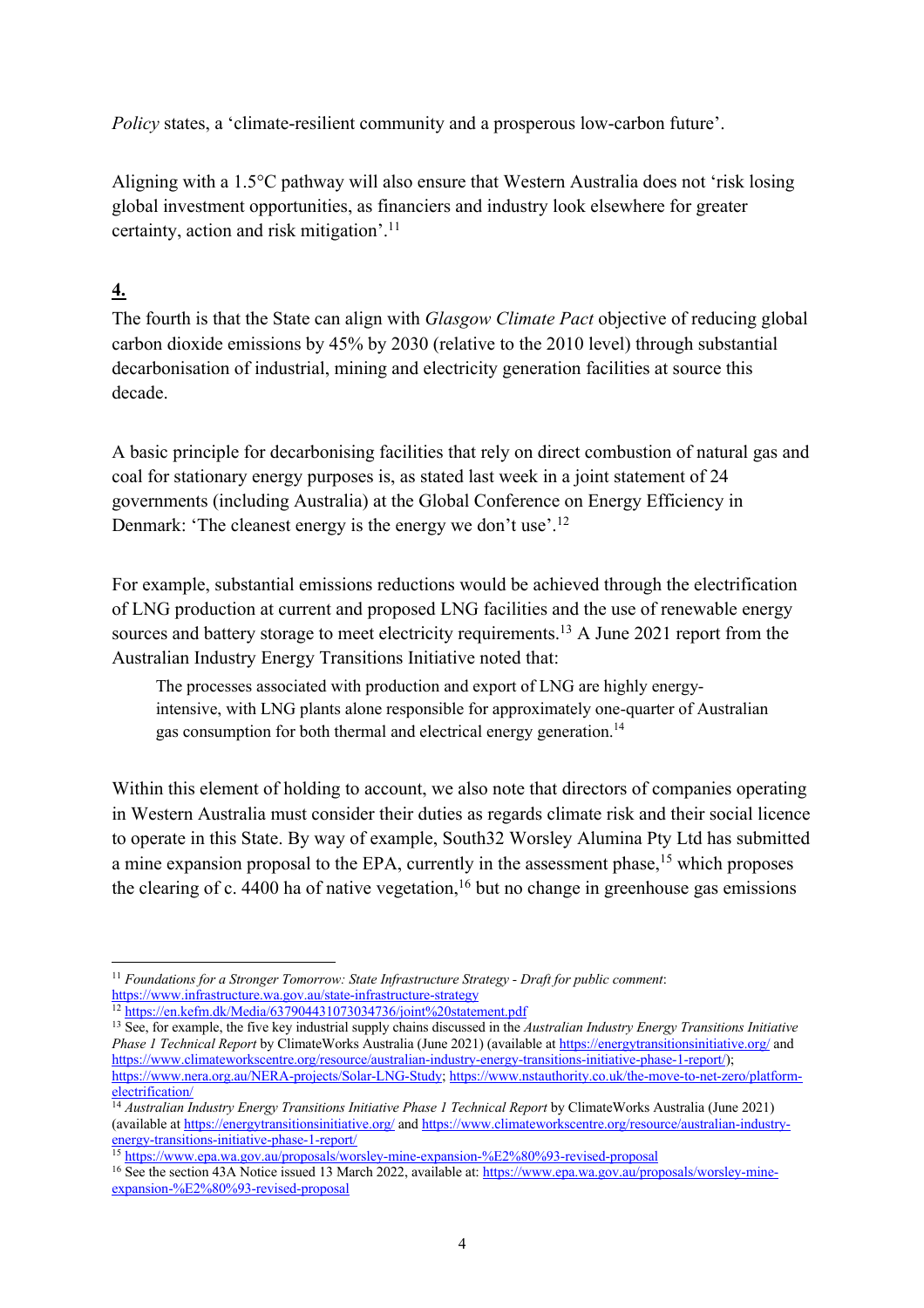for the Worsley Refinery. 17

# **5.**

The fifth element is that the cumulative greenhouse gas emissions, both historical and future, from the five current LNG production facilities, four alumina refineries, and four coal-fired electricity generation facilities – and the cumulative future emissions from the proposed Pluto 2 LNG production train – are of State, national, and international consequence:

- a. as a proportion of historical and future State and national greenhouse gas emissions;
- b. as a share of Australia's current and future Nationally Determined Contribution under the Paris Agreement;
- c. as a proportion of the remaining global carbon budget necessary to limit warming to 1.5°C;
- d. as a share of a 1.5°C pathway to net zero around mid-century for Western Australia that aligns with the *Glasgow Climate Pact* objective of reducing global carbon dioxide emissions by 45% by 2030 relative to the 2010 level;
- e. in the context of accountability and fairness within the Australian federation, given the emissions trajectories and emissions reductions targets of New South Wales, Queensland, South Australia, Tasmania, and Victoria;
- f. in the contribution they have made, and will make, to climate change<sup>18</sup>; and
- g. as a historical and future contributor to the responsibility of Australia for the effects of climate change.

# **6.**

The sixth element is that parts of the executive of this State are too close to the LNG industry, such that LNG industry lobbyists and company representatives have special access and influence within government.

For example, members of the executive have accepted, relied on, and publicly endorsed factual claims of Scope 3 emission reductions based on Western Australian LNG products displacing coal in Asian countries. This is concerning given:

- the lack of an agreed international framework for the validation of such claims;
- the lack of EPA guidance on how decision-makers should regard proponents' claims of 'avoided emissions'; and
- the failure of LNG companies to present empirical examples across the entire value chain for their products despite long-term supply contracts in Asian markets.

The 1992 Royal Commission report emphasised the constitutional duty of Parliament to ensure that the executive conforms to the 'trust principle', namely that the institutions, officials and agencies of government exist for the public, to serve the interests of the public.

<sup>&</sup>lt;sup>17</sup> See page 18 of the Worsley Mine Expansion Referral Supporting Document and the Environmental Scoping Document, available at: https://www.epa.wa.gov.au/proposals/worsley-mine-expansion-%E2%80%93-revised-proposal

<sup>&</sup>lt;sup>18</sup> As quantified by, e.g., their Global Warming Potential (GWP) or other metric.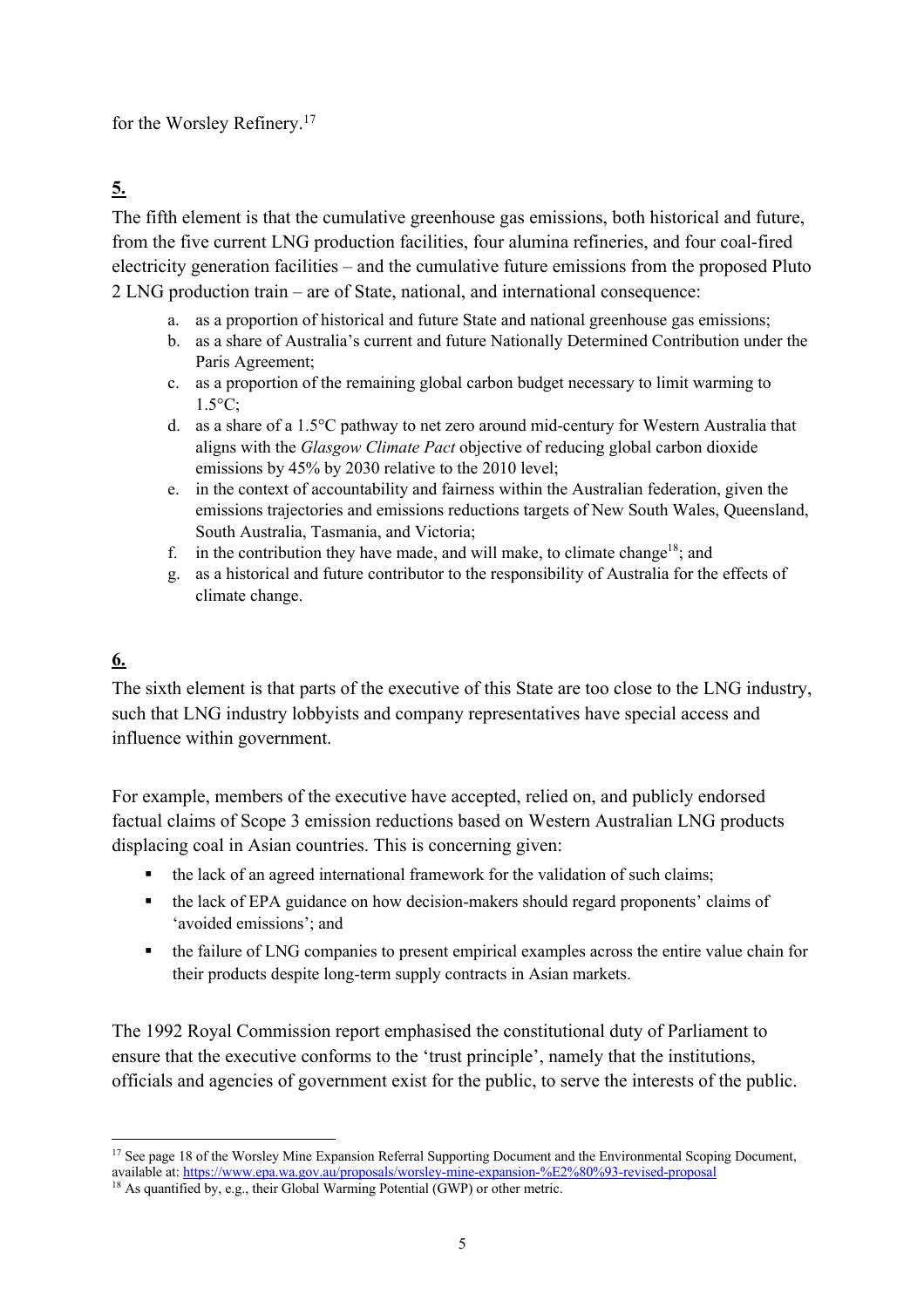This Parliament must therefore ensure that Ministers and other public officials exercise their powers in accord with the public trust conferred on them, for the betterment of all West Australians.

To do so, Parliament must articulate the public interest for greenhouse gas emissions in this state, and apply that standard of the public interest to evaluate the actions of the executive. This evaluative function is critical to the holding of the executive to account – as the Chief Justice of the Federal Court of Australia recently observed:

Evaluation of good or bad decision-making about greenhouse gas emissions and the risks of global warming is one to which the highest considerations of the welfare of the Commonwealth attend.<sup>19</sup>

The community of West Australians to which this standard of the public interest is directed includes the young persons and future children of this State who will live in a climate made more or less warmer by the actions of governments to reduce greenhouse emissions this decade consistent with the *Glasgow Climate Pact* – or to permit resource and energy companies to install unabated<sup>20</sup> fossil fuel infrastructure that will 'lock-in' greenhouse gas emissions for several decades.

### **7.**

The seventh element is the public interest in long-term carbon security and the application of the mitigation hierarchy to require facilities to decarbonise at source not by offset. This has two key aspects.

First, carbon in gas, oil and coal is most secure when the fossil fuel remains unburned. Likewise, the carbon in native forests and woodlands is most secure when the vegetation remains intact. This emphasizes the public interest in conserving and securing the State's carbon sinks and reservoirs, as the executive has done in acting to end native forest logging.

Second, carbon offsets do not support rapid, deep and sustained reductions in greenhouse gas emissions consistent with *Glasgow Climate Pact.*

Carbon offsets offer weaker long-term carbon security because of the risk of carbon reversal, uncertainties about future carbon markets, questions about integrity of offsets and over-

<sup>&</sup>lt;sup>19</sup> *Minister for the Environment v Sharma* [2022] FCAFC 35, [247] (15 March 2022) (Allsop CJ): http://www.austlii.edu.au/cgi-bin/viewdoc/au/cases/cth/FCAFC/2022/35.html

<sup>20</sup> Following the Summary for Policymakers in the IPCC report *Climate Change 2022: Mitigation of Climate Change. Contribution of Working Group III to the Sixth Assessment Report of the Intergovernmental Panel on Climate Change*, we use 'unabated fossil fuels' to refer to fossil fuels produced and used without interventions that substantially reduce the amount of greenhouse gas emissions emitted throughout the life-cycle. See C.4 (and footnote) in the Summary for Policymakers, available at: https://www.ipcc.ch/report/ar6/wg3/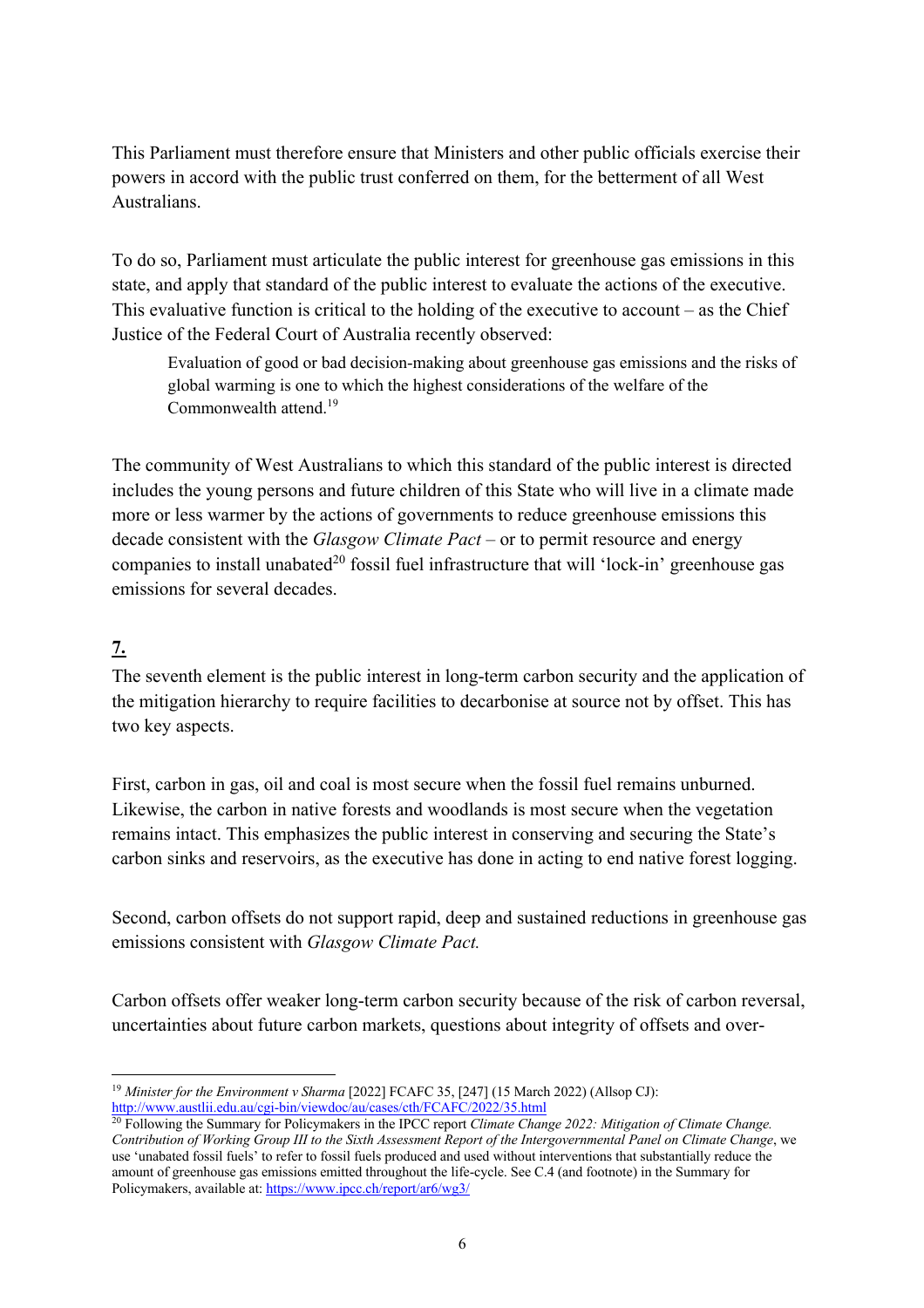crediting. They must be reserved for genuinely hard-to-abate industrial and agricultural processes. Most of the processes involved in the industries listed above can be dealt with using technology available now.

### **Actions to hold the executive accountable for the State's greenhouse gas emissions**

We ask that you, in your capacity as a member of the Parliament of Western Australia, call for the following Parliamentary actions, to ensure Parliament holds the executive accountable for the State's greenhouse gas emissions:

- 1. Implement an *Independent Review of Ministerial Conditions and Regulatory Arrangements for Greenhouse Gas Emissions from Industrial, Mining and Electricity Generation Facilities in Western Australia*<sup>21</sup>, with terms of reference to include:
	- a. an audit of compliance with Ministerial conditions;
	- b. an evaluation of legislative reform options to regulate greenhouse gases under *Environmental Protection Act 1986* Part V licences;
	- c. an evaluation of the application of the mitigation hierarchy for greenhouse gas emissions, including measures to decarbonise industrial, mining and electricity generation facilities at source and a concept of 'residual emissions' for greenhouse gas emissions consistent with the mitigation hierarchy; and
	- d. an assessment of long-term carbon security for carbon offsets (for residual emissions).

### 2. Enact a *Climate Integrity Act* for Western Australia, to include:

- a. a *Paris Agreement*-aligned 2030 short-term whole-of-economy emissions reduction target for the State that includes a credible baseline year<sup>22</sup>;
- b. three objects, namely, to:
	- i. to set a short-term greenhouse gas emissions reduction target;
	- ii. ensure decision-makers have regard to climate change and the best available science for climate action and policymaking; and
	- iii. ensure the Government of Western Australia abides by the principle that, in relation to climate mitigation and adaptation, Ministers and other public officials must treat all people equally without permitting any person or corporation special access or influence

<sup>&</sup>lt;sup>21</sup> Noting that, in the Legislative Council on 16 March 2022 (at pages 916-917 in Hansard) (link to Question on Notice), the Honourable Stephen Dawson provided the following answer on behalf of the Minister for Environment: 'I am informed that the Environmental Protection Authority is currently working to deliver contemporary greenhouse gas ministerial conditions for a number of high-emitting projects, including Wheatstone, Gorgon, Pluto and the North West Shelf development. I expect to receive the EPA's recommendations to contemporise these conditions before the end of the year.'

 $22$  Noting that in December 2021, in announcing the development of the sectoral emissions reduction strategies, the Minister for Climate Action (then the Honourable Amber-Jade Sanderson) stated that 'the State Government will impose an interim 2030 emissions reduction target for all government agencies and trading enterprises' (see https://cciwa.com/businesspulse/2030-targets-for-was-low-carbon-roadmap/) and that, in March 2022, the Environment and Climate Action Minister stated that 'We are currently working on a plan to cut emissions from our own activities, with a focus on an interim target for 2030' (https://www.mediastatements.wa.gov.au/Pages/McGowan/2022/03/Draft-Bill-to-help-WAs-resources-industryreduce-emissions.aspx).

<sup>7</sup>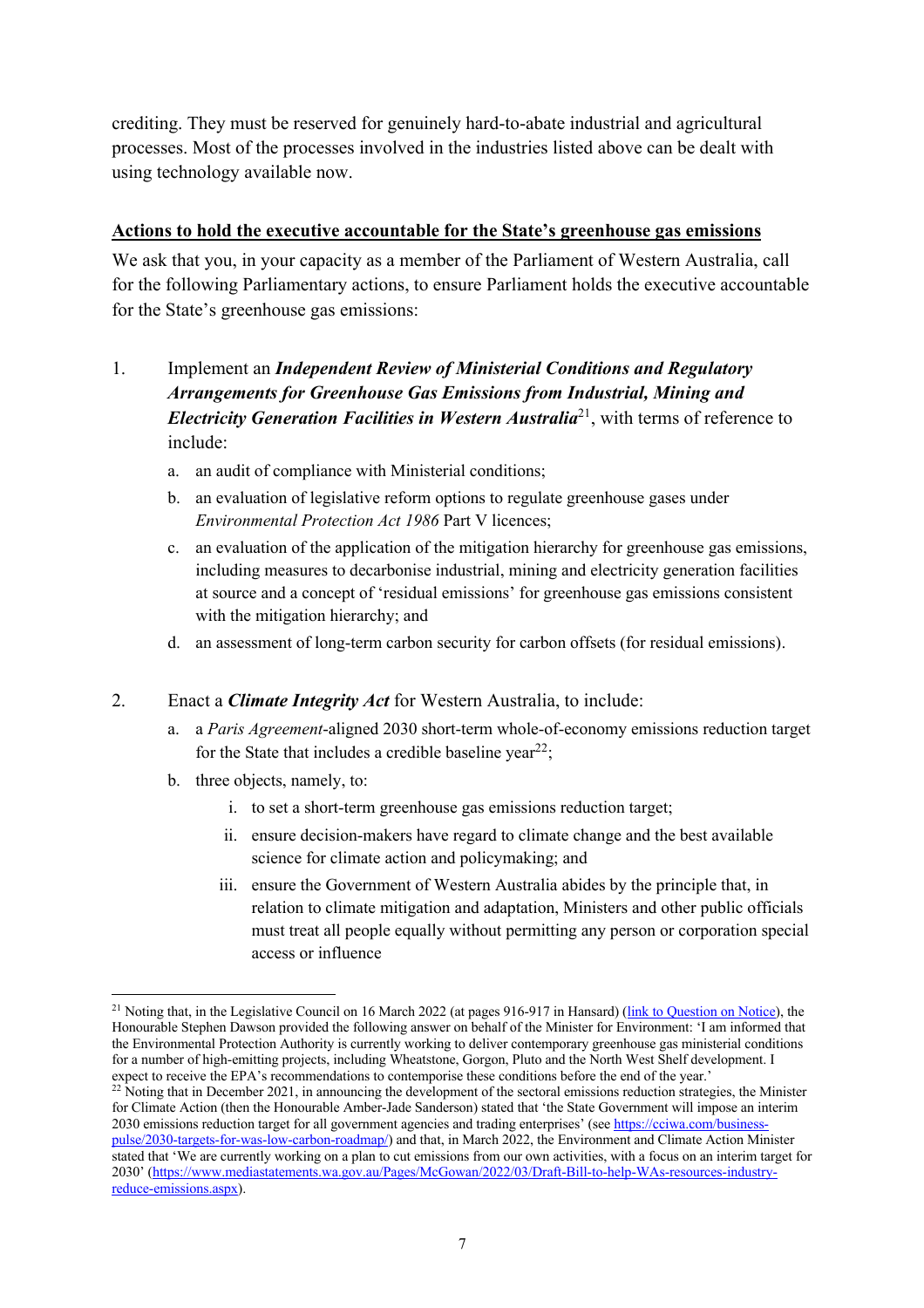- c. provisions imposing considerations for decision-making and policy-making, similar to sections 17 (Decision makers must have regard to climate change) and 20 (Decision and policy making) of the Victorian *Climate Change Act 2017*;
- d. a provision defining the '*best available science*' in relation to decisions relating to greenhouse gas emissions as including information relating to:
	- i. Scope 1 and 2 emissions;
	- ii. Scope 3 emissions, including empirical information for emissions across the entire value chain for fossil fuel products (eg using the definition for a 'marketable petroleum commodity' as defined in the *Petroleum Resource Rent Tax Assessment Act 1987*);
	- iii. application of the mitigation hierarchy for activities which emit greenhouse gases, with primary emphasis on measures to avoid and reduce emissions at source;
	- iv. long-term carbon security for any proposed carbon offsets for residual emissions
- e. provisions regulating post-public service employment, including to impose a mandatory cooling off period for Ministers, ministerial staff senior executives within public sector entities; and
- f. provisions regulating '*Large Emitter*' access to Ministers, ministerial staff, and senior executives within public sector entities, including:
	- i. a statutory requirement to publish Ministerial diaries in real time;
	- ii. a statutory requirement for real-time donations disclosure (for all donations, regardless of source);
	- iii. the establishment of a '*Large Emitters Disclosure Register*' (LEDR) to document:
		- (a) meetings between Ministers, ministerial staff, senior executives within public sector entities and (i) energy industry lobbyists and (ii) representatives from corporations with total Scope 1 or Scope 2 emissions greater than 100,000 t  $CO<sub>2</sub>$ -e (as indicated in the greenhouse and energy information by controlling corporation for the most recent reporting year, as published the Clean Energy Regulator);
		- (b) communications between Ministers, ministerial staff, senior executives within public sector entities and (i) energy industry lobbyists and (ii) representatives from corporations with total Scope 1 or Scope 2 emissions greater than 100,000 t CO2-e (as indicated in the greenhouse and energy information by controlling corporation for the most recent reporting year, as published the Clean Energy Regulator)

#### ⁂ ⁂ ⁂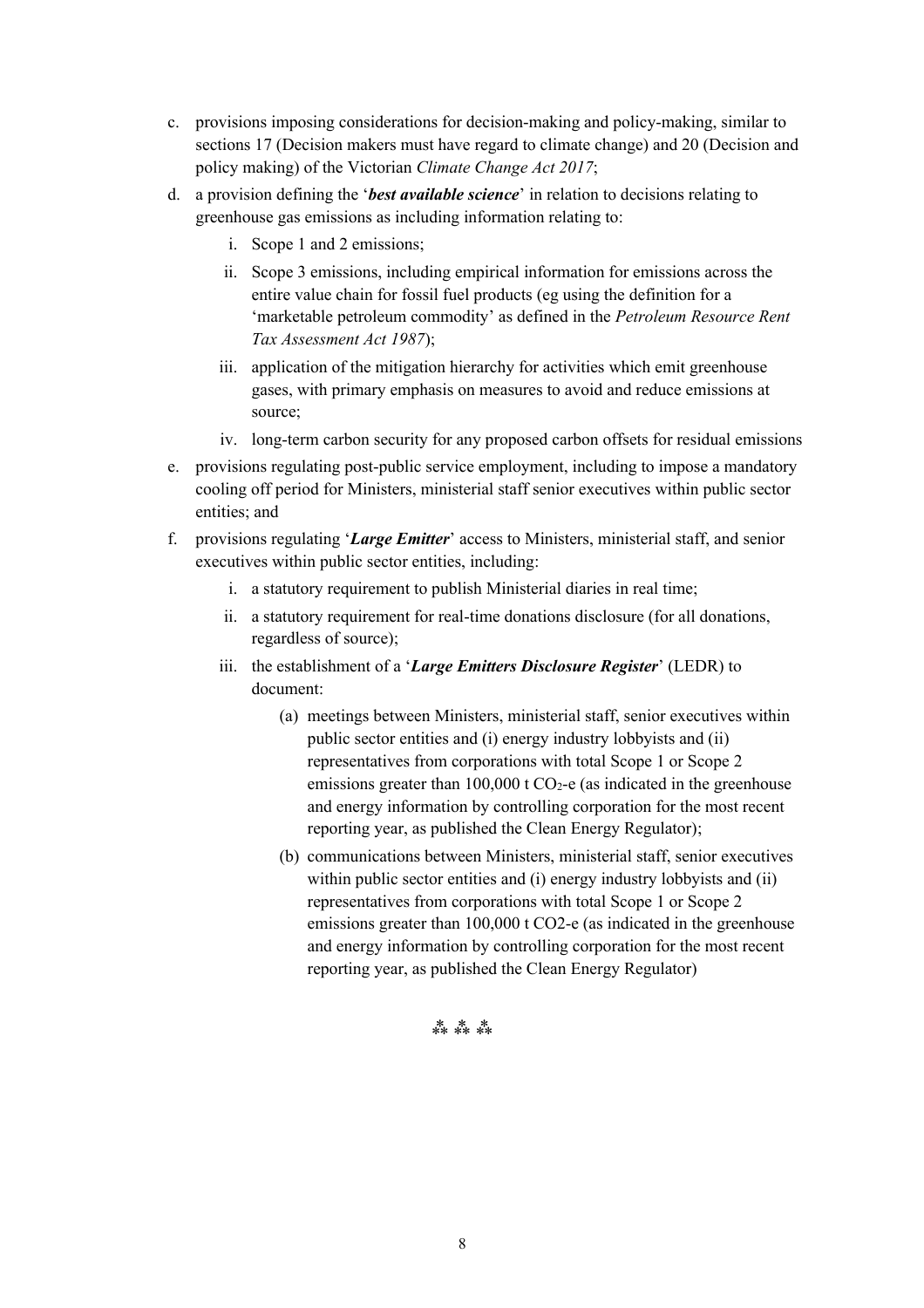# Yours faithfully,

### **Signatories:**

| Andrea Gaynor          | <b>Katy Evans</b> |
|------------------------|-------------------|
| Peter Newman           | Michael Calver    |
| Dora Marinova          | Roberta Bencini   |
| Hugh Finn              | Dylan Korczynskyj |
| Janette Hartz Karp     | Sajni Gudka       |
| <b>Bruce Armstrong</b> | Phillip Jennings  |
| Megan Jaceglav         | John Bailey       |
| <b>Richard Hobbs</b>   | Baden Offord      |
| Patricia Harris        | Roy Jones         |
| Pierre Horwitz         | Don Bradshaw      |
| Hans Lambers           |                   |

The 21 signatories are members of the Beeliar Group of Professors for Environmental Responsibility. The Beeliar Group was formed in January 2017 out of concern over the process used to plan and implement the Perth Freight Link and Roe Highway Stage 8.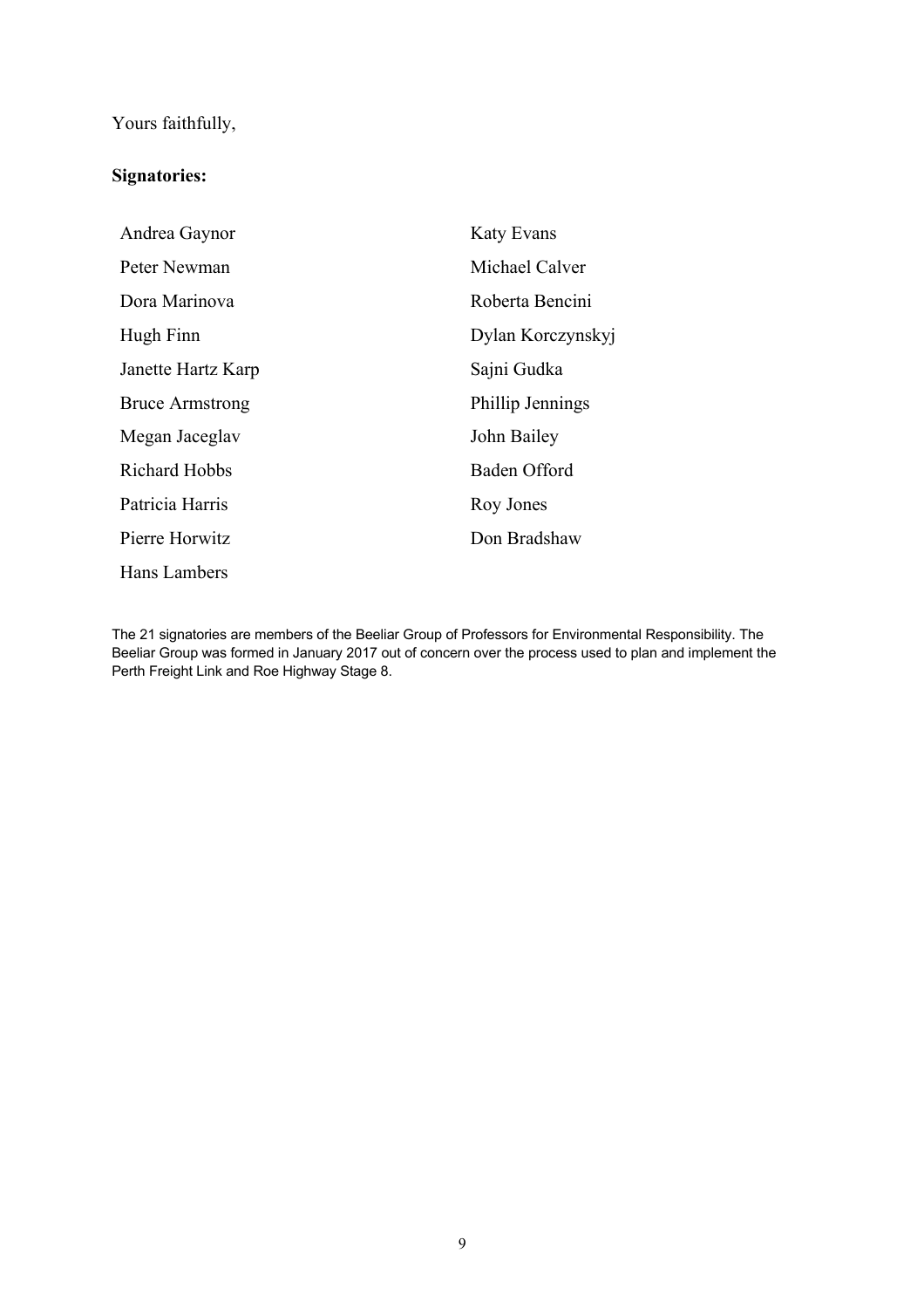#### **Table 1:**

**The 25 highest-emitting industrial and electricity generation facilities in Western Australia, based on**  reported covered emissions for Safeguard facilities<sup>23</sup> and total emissions<sup>\*</sup> (Scope 1 and Scope 2) for designated generation facilities<sup>24</sup> for the 2020-2021 reporting year, in tonnes carbon dioxide equivalent **(CO2-e) emissions.**

|                                        | 2020-2021                 |                                               | 2020-2021                 |
|----------------------------------------|---------------------------|-----------------------------------------------|---------------------------|
| <b>Facility Name</b>                   | <b>Reported Emissions</b> | <b>Facility Name</b>                          | <b>Reported Emissions</b> |
|                                        | $(t CO2-e)$               |                                               | $(t CO2-e)$               |
| North West Shelf Project               | 6,784,581                 | Alinta Pinjarra<br><b>Generation Facility</b> | 1,087,443*                |
| Gorgon Operations                      | 5,460,144                 | Cockburn Operations                           | 1,044,918                 |
| <b>Wheatstone Operations</b>           | 4,025,254                 | Collie Power Station                          | 958,188*                  |
| WOR01 Worsley<br>Alumina Refinery/Mine | 3,657,800                 | Kwinana Gas Fired<br>Power Station            | 795,906*                  |
| Muja Power Station                     | 3,262,123*                | CSBP Kwinana Facility                         | 697,197                   |
| Bluewaters Power 1 & 2                 | 2,475,748*                | Pilbara Rail Operations                       | 656,605                   |
| Pluto LNG                              | 1,945,741                 | Christmas Creek Mine                          | 574,485                   |
| Pinjarra Alumina Refinery              | 1,576,697                 | PRL03 Rail - IOR Facility                     | 548,215                   |
| FLNG <sup>25</sup>                     | 1,506,548                 | Telfer Gold Mine                              | 500,048                   |
| YPF Ammonia Plant                      | 1,456,927                 | Pinjar Gas Turbine Station                    | 497,194*                  |
| Wagerup Alumina Refinery               | 1,415,989                 | Solomon Mine                                  | 436,846                   |
| Kwinana Alumina Refinery               | 1,292,269                 | Roy Hill Mine                                 | 430,818                   |
| Sino Iron Project -<br>Cape Preston    | 1,241,225                 | <b>Total</b>                                  | 44,328,909                |

 $24$  Electricity sector emissions and generation data 2020-21:

<sup>&</sup>lt;sup>23</sup> Safeguard facility reported emissions 2020-21:

http://www.cleanenergyregulator.gov.au/NGER/National%20greenhouse%20and%20energy%20reporting%20data/safeguar d-facility-reported-emissions/safeguard-facility-reported-emissions-2020-21

http://www.cleanenergyregulator.gov.au/NGER/National%20greenhouse%20and%20energy%20reporting%20data/electricit y-sector-emissions-and-generation-data/electricity-sector-emissions-and-generation-data-2020-21

<sup>&</sup>lt;sup>25</sup> Greenhouse gas emissions from the Prelude Floating Liquefied Natural Gas (FLNG) facility are attributed to Western Australia under the National Greenhouse and Energy Reporting (NGER) scheme and under the National Greenhouse Accounts.